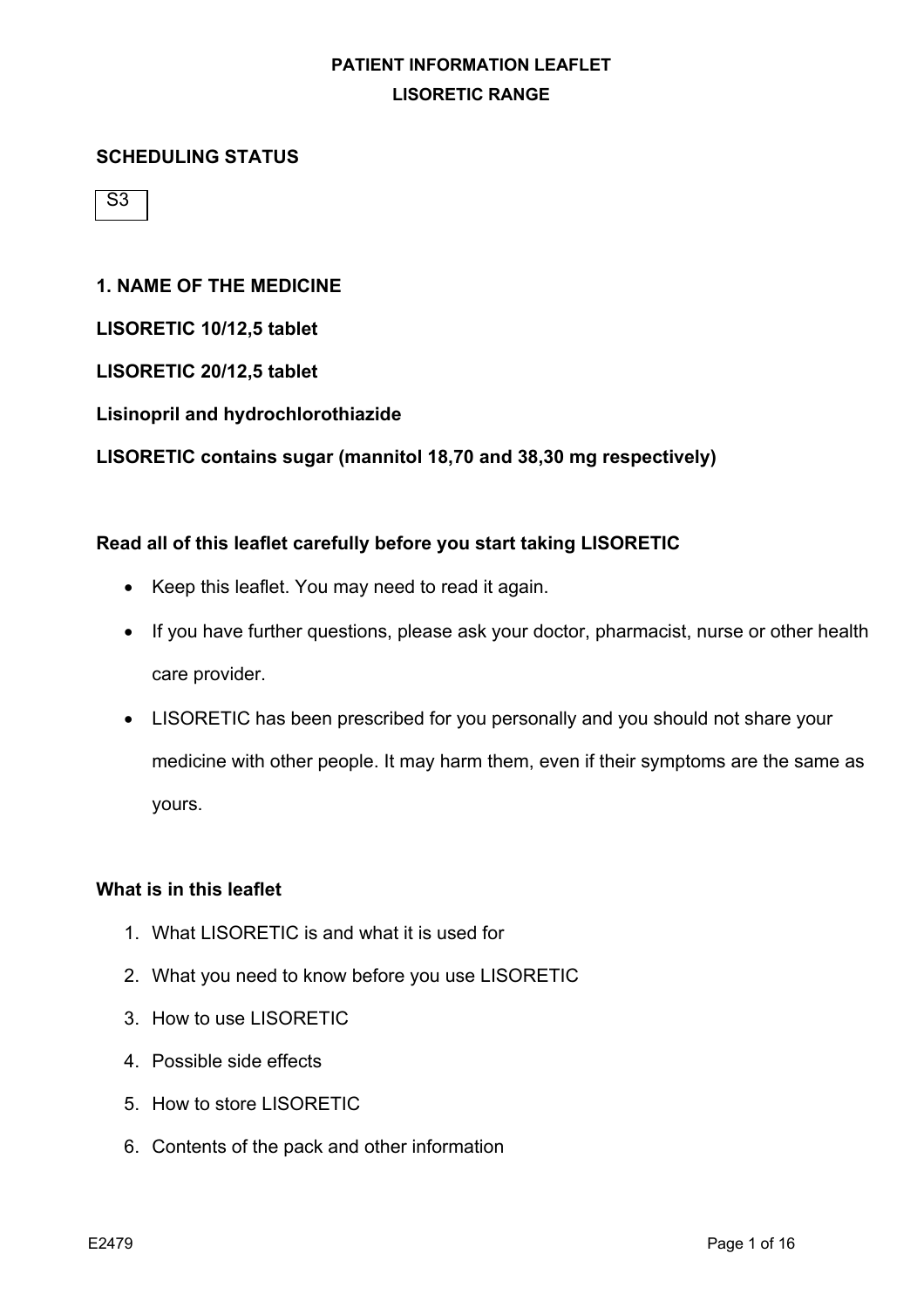### **1. What LISORETIC is and what it is used for**

Lisinopril belongs to a group of medicines called ACE inhibitors. It works by making your blood vessels widen.

Hydrochlorothiazide belongs to a group of medicines called diuretics (water tablets). It helps your body get rid of water and salts, like sodium, in your urine.

LISORETIC is used to treat mild to moderate high blood pressure (hypertension). Your doctor will usually prescribe LISORETIC when your blood pressure has already been controlled after taking both the individual active ingredients of this medicine separately.

## **2. What you need to know before you take LISORETIC**

### **Do not take LISORETIC:**

- if you are hypersensitive (allergic) to lisinopril, hydrochlorothiazide, or to any of the ingredients of LISORETIC (see section 5)
- if you have had skin cancer or you develop an unexpected skin lesion during the treatment with LISORETIC
- if you are hypersensitive (allergic) to sulphonamides (used to treat certain infections) and medicines made from sulphonamide
- if you or anyone in your family have a history of angioedema (swellings similar to hives beneath the surface of the skin) related to previous therapy with LISORETIC or other medicines containing the same active ingredients as LISORETIC or with certain medicines used to treat heart conditions, called ACE inhibitors (angiotensin-converting enzyme inhibitors), or ARBs (angiotensin receptor blockers). If this is the case, you may never take these medicines again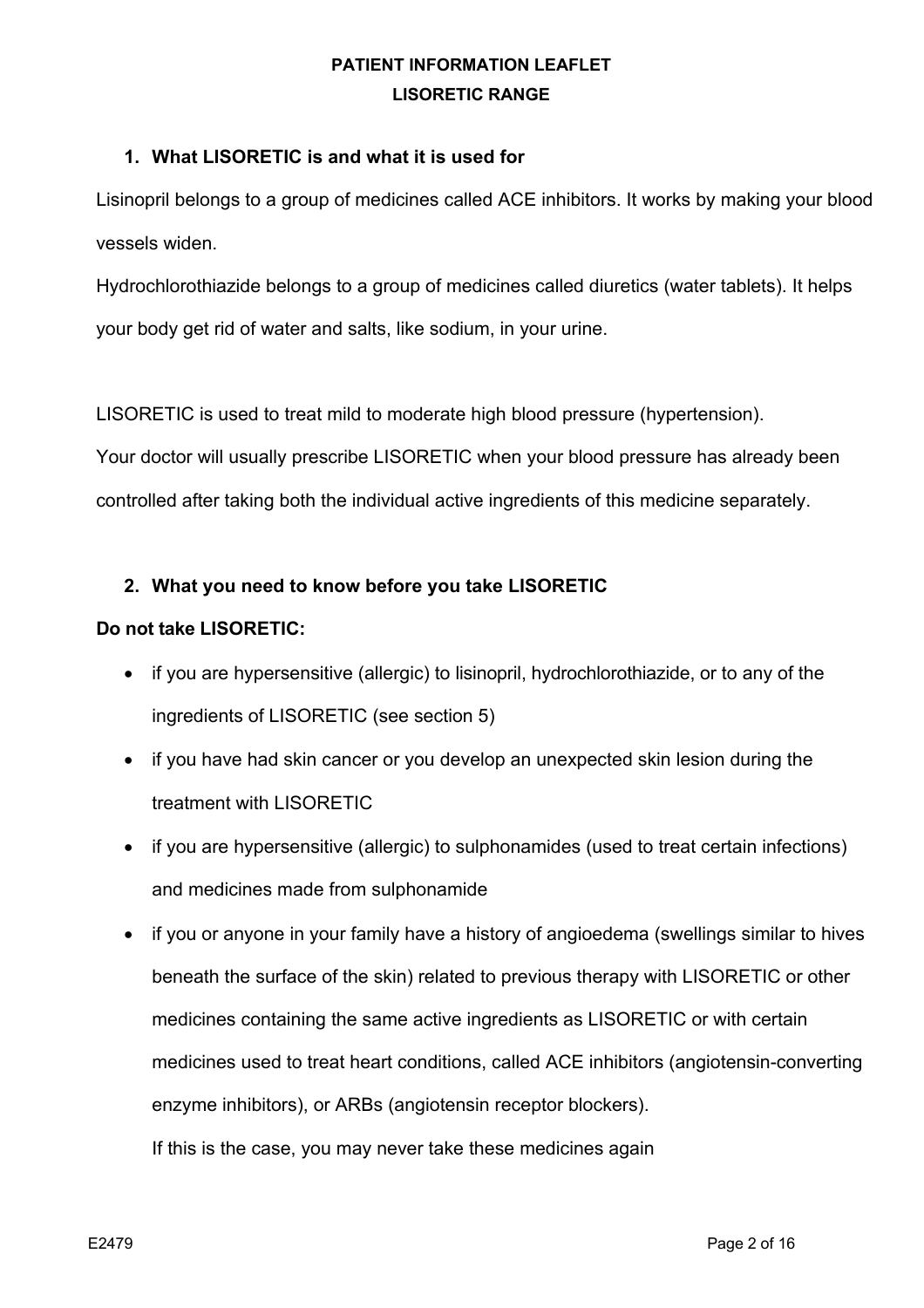- if you suffer from hypertrophic obstructive cardiomyopathy (HOCM thickening of the muscle of the heart)
- if you don't pass or pass very little urine per day
- if you have anuria (a condition where your kidneys cannot produce urine, and you stop passing urine)
- if you have severe kidney disease, narrowing of the blood vessels of both kidneys, are undergoing haemodialysis or you have only one kidney left, of which the blood vessels are narrowed
- if you have a disease of the heart valves called aortic stenosis in which the opening is narrowed
- if you are also being treated with medicines called potassium sparing diuretics (e.g. spironolactone, triamterene or amiloride) that increases the rate of urination
- if you have porphyria (a rare hereditary disease in which your urine becomes dark and your skin is extremely sensitive to light)
- if you have Addison's disease (a hormone disease with symptoms such as chronic fatigue, loss of appetite and weight loss)
- if you are receiving lithium therapy (a mood stabilizer) concomitant administration with LISORETIC may lead to toxic blood concentrations of lithium
- if you have severely impaired liver function or liver cirrhosis (an advanced liver disease with symptoms such as yellowing of the skin, easy bruising and fatigue)
- if you suffer from biliary obstruction (a problem with the drainage of the bile from the gall bladder)
- if you are taking a blood pressure medicine containing aliskiren
- if you are taking antibiotic medicine containing fluoroquinolones (e.g. ciprofloxacin,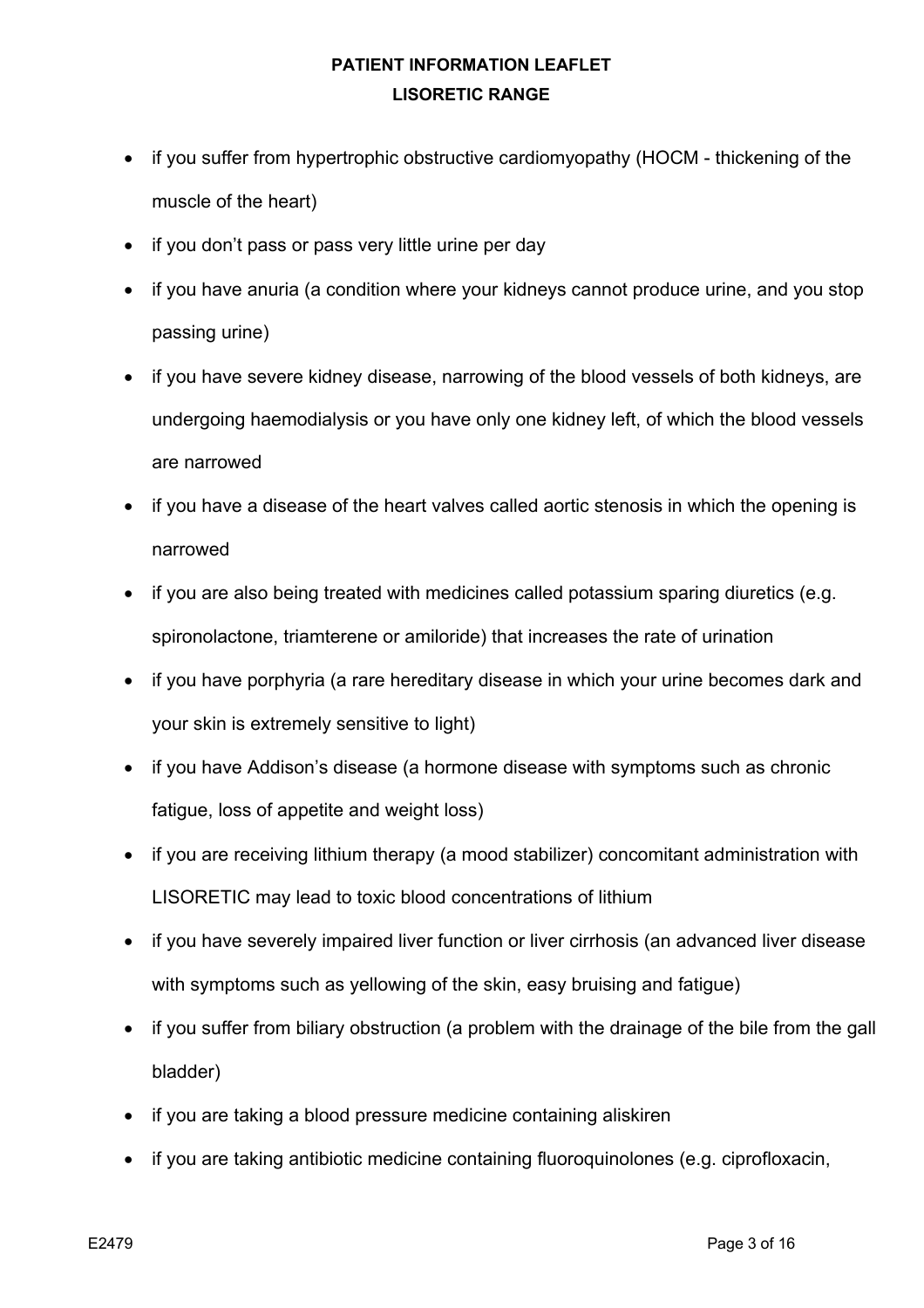levofloxacin) and have a history of moderate or severe kidney injury

• if you are, or think you may be, pregnant or if you are planning to become pregnant or if you are breastfeeding

### **Warnings and precautions**

### **Take special care with LISORETIC:**

If you become pregnant while taking LISORETIC, you should stop taking LISORETIC

immediately and inform your doctor. He may have to switch you to a different medicine.

- if you have recently had a kidney transplant, require dialysis or have renal failure
- if you are being treated with a diuretic (water tablet) or are on a salt restricted diet as you may experience a serious drop in blood pressure (hypotension)
- if you have a heart condition called mitral valve stenosis (narrowing of a heart valve causing a blockage in blood flow)
- if you suffer from a hormonal disorder called primary aldosteronism
- if you take a medicine called aliskiren as this may lower your blood pressure (see Other medicines with LISORETIC)
- if you have kidney problems
- if you are taking antibiotics called fluoroquinolones (e.g. ciprofloxacin, levofloxacin), the combined use with LISORETIC may increase the risk of sudden and severe kidney injury, especially if you have moderate or severe kidney impairment such as in elderly patients
- if you are on any other water tablets as this needs to be stopped before taking LISORETIC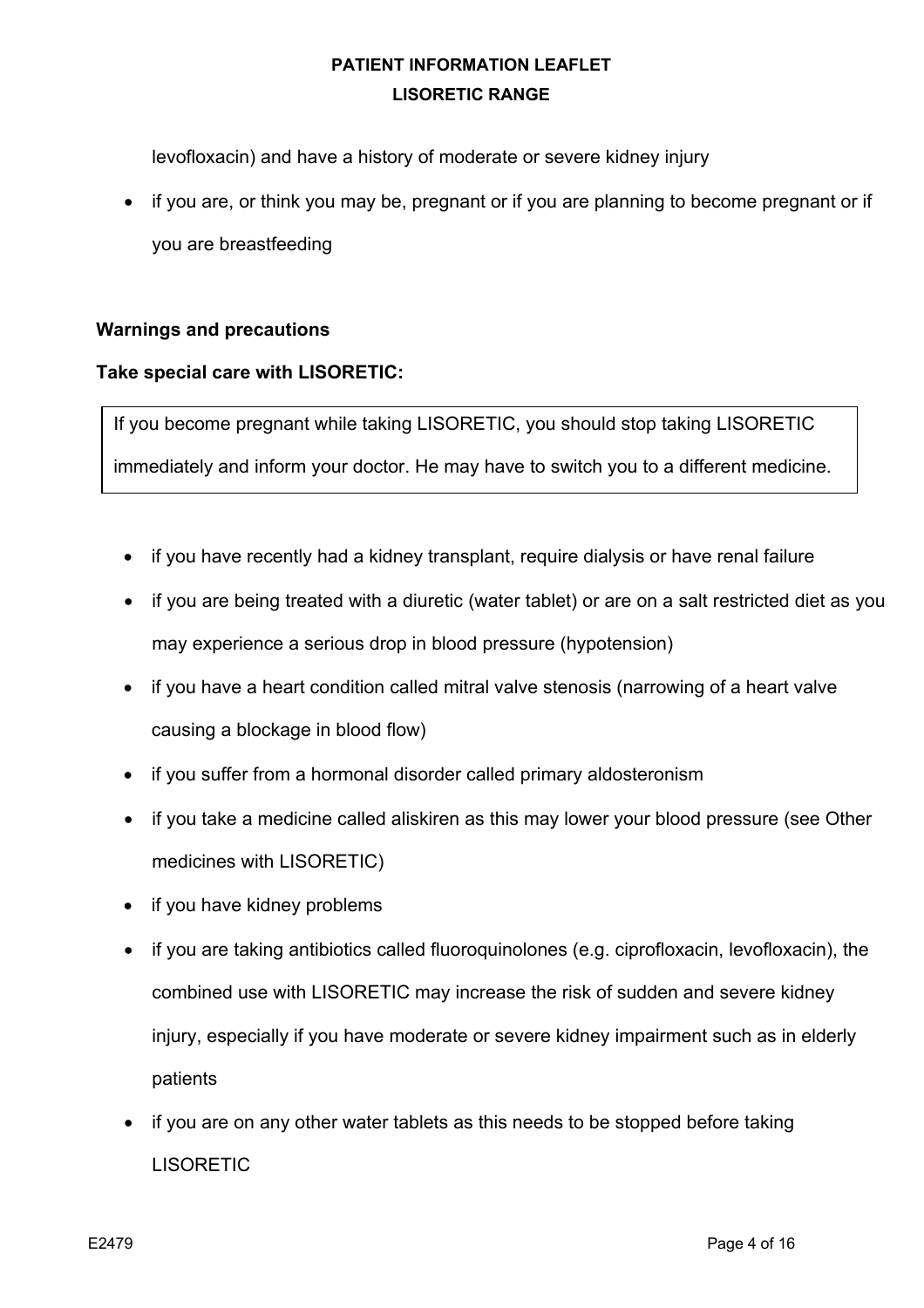- if you have high levels of cholesterol and you are having a treatment called 'LDL apheresis' (a process to remove cholesterol from the blood)
- if you have liver problems, which include symptoms such as yellowing of the skin and eyes
- since treatment with hydrochlorothiazide as in LISORETIC, particularly long-term use with high doses, may increase the risk of some types of skin and lip cancer (nonmelanoma skin cancer), protect your skin from sun exposure and UV rays while taking **LISORETIC**
- if you are about to undergo major surgery or anaesthetic
- if you have gout
- if you experience fatigue, muscle weakness, drowsiness, nausea, vomiting or cramps as these may be symptoms of a condition called electrolyte imbalance. Your doctor may want to do regular blood tests
- if you are about to have a thyroid test
- if you experience swelling in any part of your body
- if you have ever had a condition called systemic lupus erythematosus (SLE) with symptoms such as joint pain, extreme fatigue and a rash over the nose and cheeks)
- if you have problems with your blood vessels (collagen vascular disease)
- if you are about to undergo desensitisation therapy (due to an allergy e.g. insect bites). If you take LISORETIC while you are having this treatment, it may cause a severe allergic reaction
- if you suffer from an arthritis type disease called collagen vascular disease
- if you develop an infection
- as a continuous cough may develop while taking LISORETIC. The cough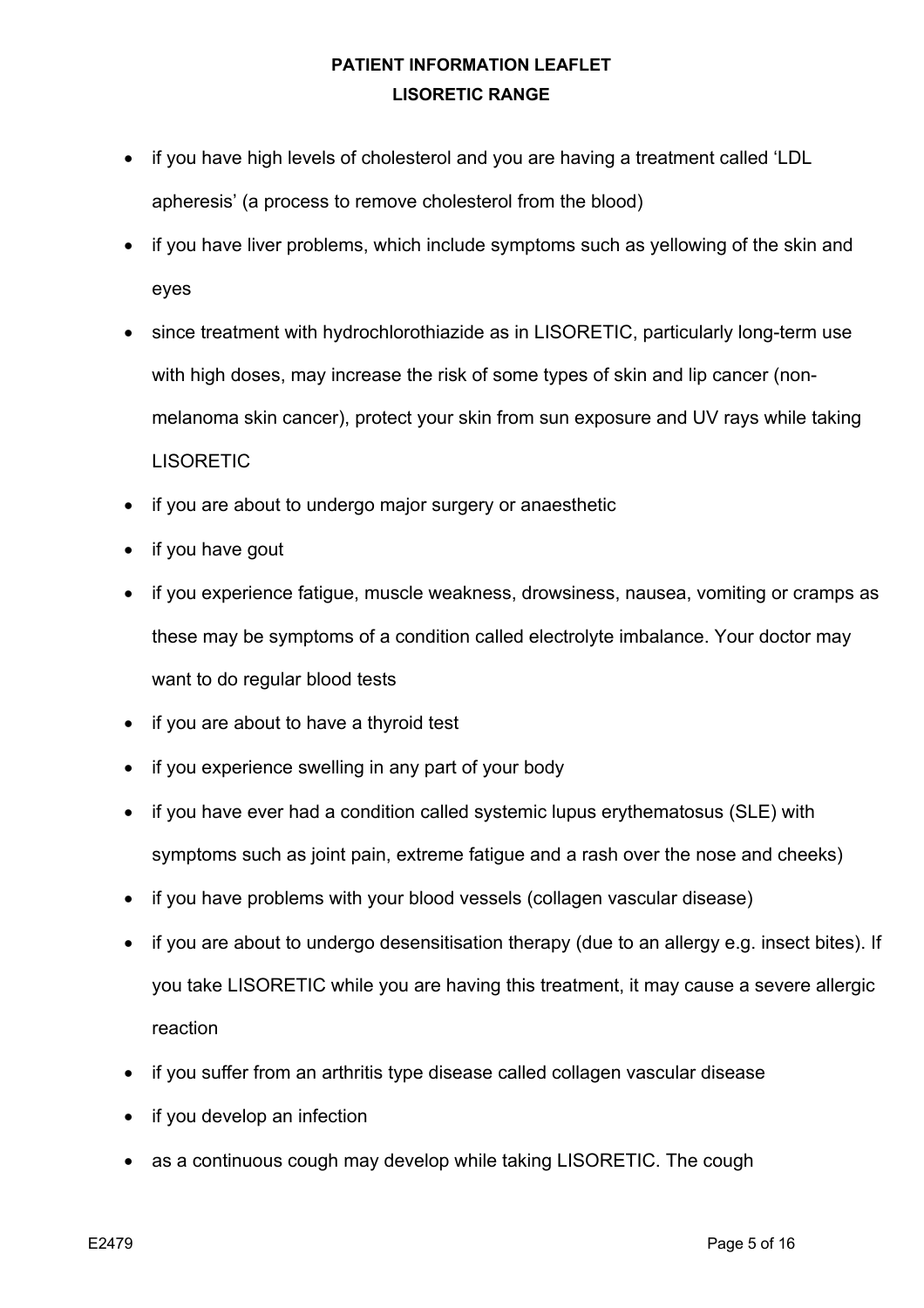may usually stop when you complete your LISORETIC treatment

- if you develop sensitivity to the sun e.g. your skin becomes itchy or reddens and swelling occurs when exposed to the sun. Inform your health care provider about any reactions to the sun. Should your health provider advise you to continue with LISORETIC, it is necessary to protect exposed areas of your body from the sun
- if you experience visual disturbances or pressure in the eyes, severe eye pain, headaches, nausea and vomiting, and your eyes are constantly tearing
- if you are a black patient as LISORETIC may not effectively lower your blood pressure. You may also more easily get the side effect "angioedema" (a severe allergic reaction with swelling of the hands, feet, ankles, face, lips, tongue or throat)
- Hydrochlorothiazide contained in LISORETIC could produce a positive result in an antidoping test.

Your doctor may request tests to monitor your condition before or during treatment.

The safety and efficacy of LISORETIC in children has not been established.

### **Other medicines and LISORETIC**

Always tell your health care provider if you are taking any other medicine. (This includes complementary or traditional medicines.)

LISORETIC can interact with the following medicines:

- Lithium, may result in toxic blood concentrations if used in combination with LISORETIC (see Do not take LISORETIC).
- Other medicines from the same class (angiotensin II receptor antagonists or ACE inhibitors) to lower blood pressure, including those that contain aliskiren.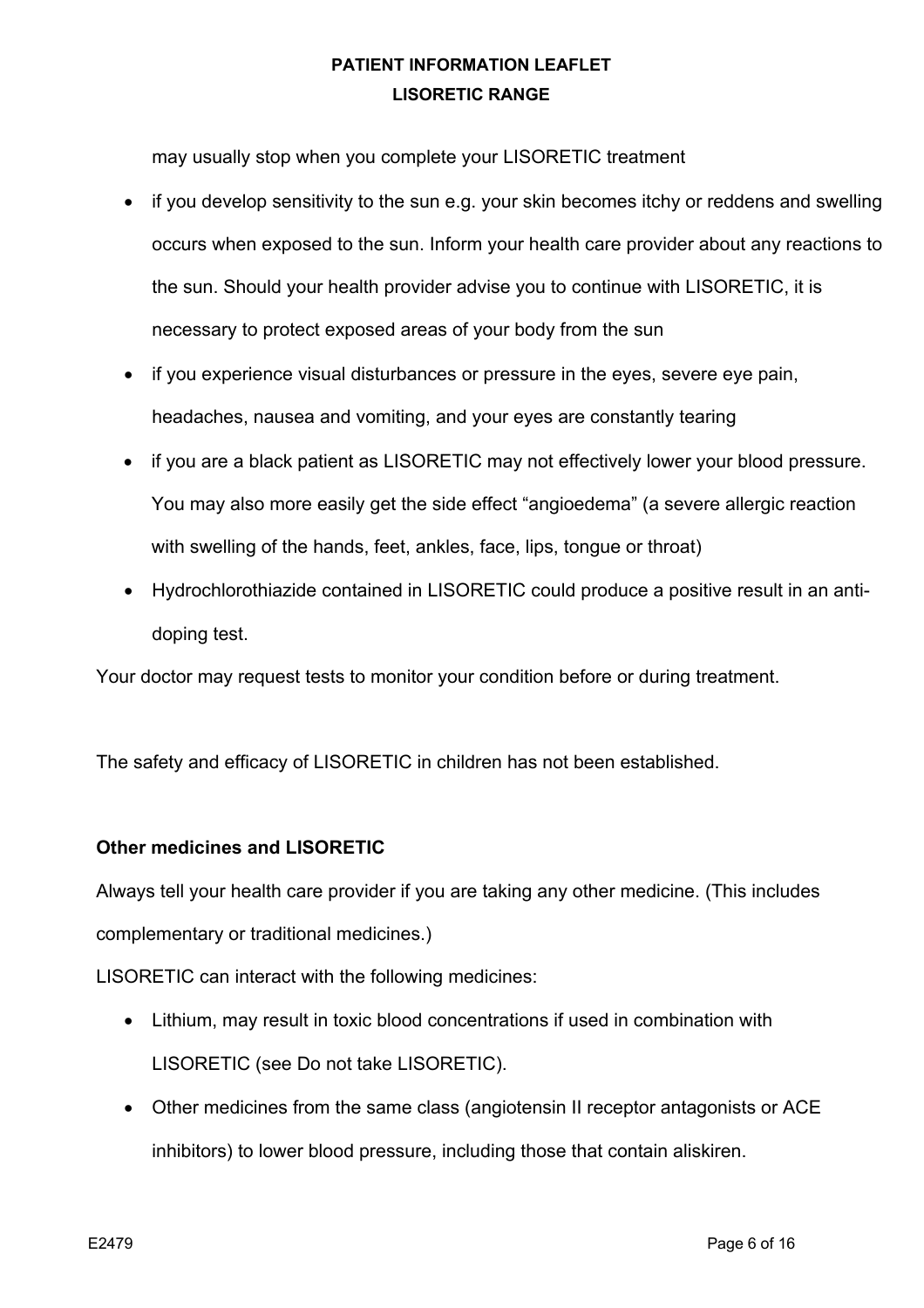- Other water tablets or medicines to lower your blood pressure
- may increase effects of LISORETIC to lower your blood pressure, you may experience symptoms such as light-headedness or dizziness, fainting, nausea, fatigue and lack of concentration. (Inform your doctor if you are taking any of these).
- Potassium supplements or salt substitutes containing potassium (these may lead to increased potassium concentrations in the blood).
- Medicines that alter the heart rate and certain medicines used to treat mental conditions, antidepressants and certain anaesthetic medicines, as this may lower your blood pressure below normal. (Discuss with your doctor if you are unsure).
- Certain medicines used to treat pain and inflammation called NSAIDs (non-steroidal anti-inflammatory drugs e.g. aspirin) as the effect of LISORETIC may be reduced.
- Medicines that contain gold, such as sodium aurothiomalate, which may be given to you as an injection, may cause flushing of the skin, nausea and light headedness.
- Medicines called sympathomimetics, used to treat nose or sinus congestion or other cold remedies (including those you can buy in the pharmacy), may prevent LISORETIC from lowering your blood pressure.
- Medicines used to treat diabetes (e.g. metformin, insulin and diazoxide), when taken together with LISORETIC, may significantly reduce your blood sugar levels which might lead to hypoglycaemia, you may experience symptoms such as dizziness, headaches and mood changes.
- Corticosteroids (used to reduce inflammation, suppress the immune system, and replacement therapy).
- Calcium containing medicines and Vitamin D supplements may increase calcium levels in the blood resulting in dehydration, fatigue, loss of appetite or thirst.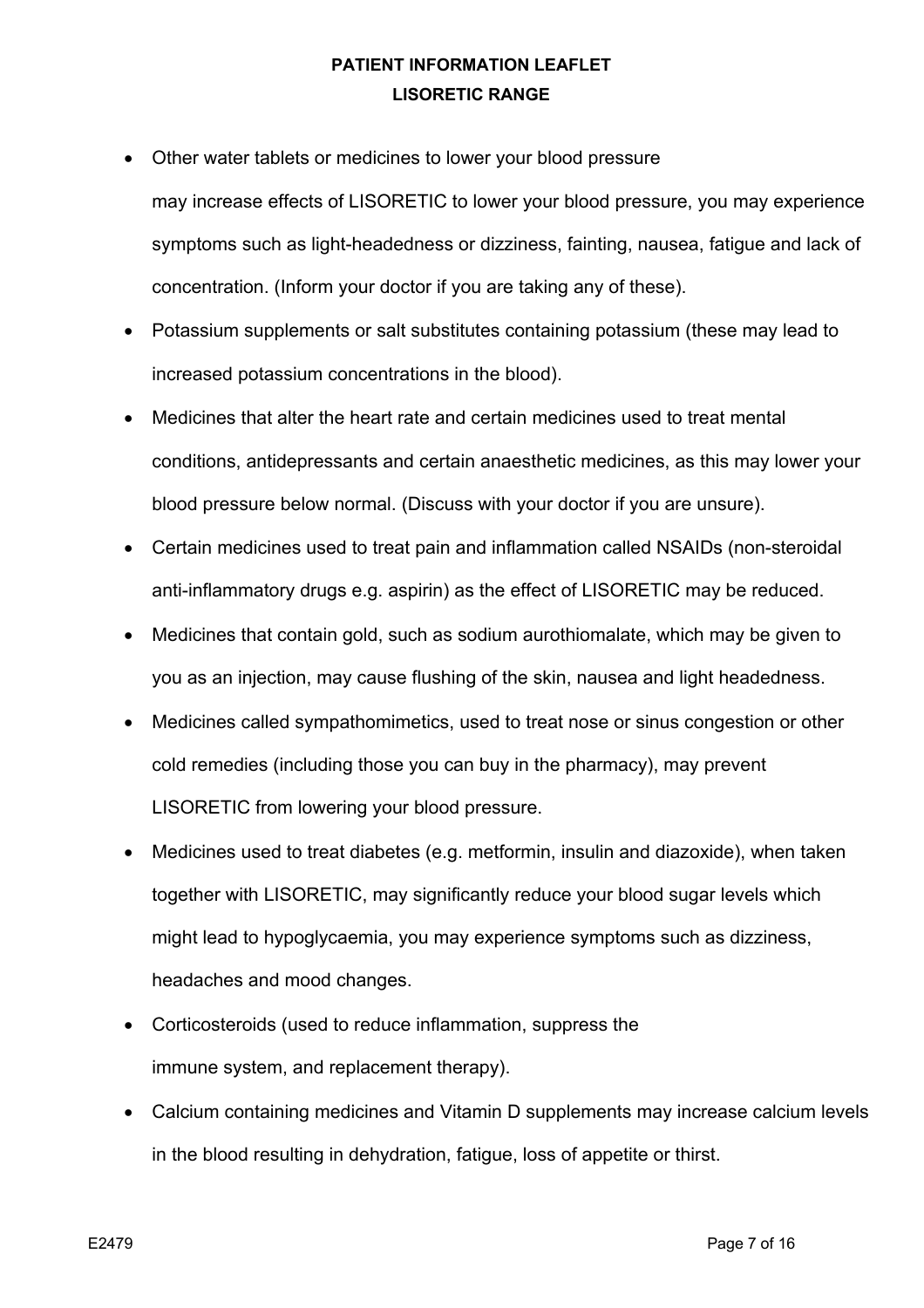- Pressor amines, e.g. epinephrine (adrenaline) used for the treatment of hypotension, shock, cardiac failure, asthma or allergies, may become less effective when used together with LISORETIC.
- Muscle relaxants (e.g. tubocurarine), the effect of these medicines may be increased when used together with LISORETIC.
- Certain antibiotics (such as trimethoprim) and medicines which reduce high cholesterol (such as lovastatin), may increase the risk of low blood potassium levels, which may include symptoms such as weakness, fatigue, tingling and numbness and breathing difficulties.
- Medicines for the treatment of gout or muscular pain (such as indomethacin or allopurinol), may cause the risk of a decreased urine output or fluid retention and may lower your immune system.
- Medicines to suppress the body's immune response (immunosuppressants, such as ciclosporin), NSAIDs and anti-convulsion medicines to treat seizures (such as ACE inhibitors) may cause decreased urine output, fluid retention, causing swelling in your legs and the risk of low blood potassium which may cause symptoms such as weakness, fatigue, tingling and numbness and breathing difficulties.
- Medicines used to control heart rhythm (such as procainamide) and those used for chemotherapy for cancer (such as cytostatics), may lower your immune system and you may become more prone to infection.
- Amphotericin B injection (used to treat fungal infections), carbenoxolone (used to treat ulcers or inflammation in or around the mouth), corticosteroids (steroid medicines), corticotropin (a hormone) or stimulant laxatives (medicines used to treat constipation) may intensify your electrolyte imbalance which may cause symptoms such as irregular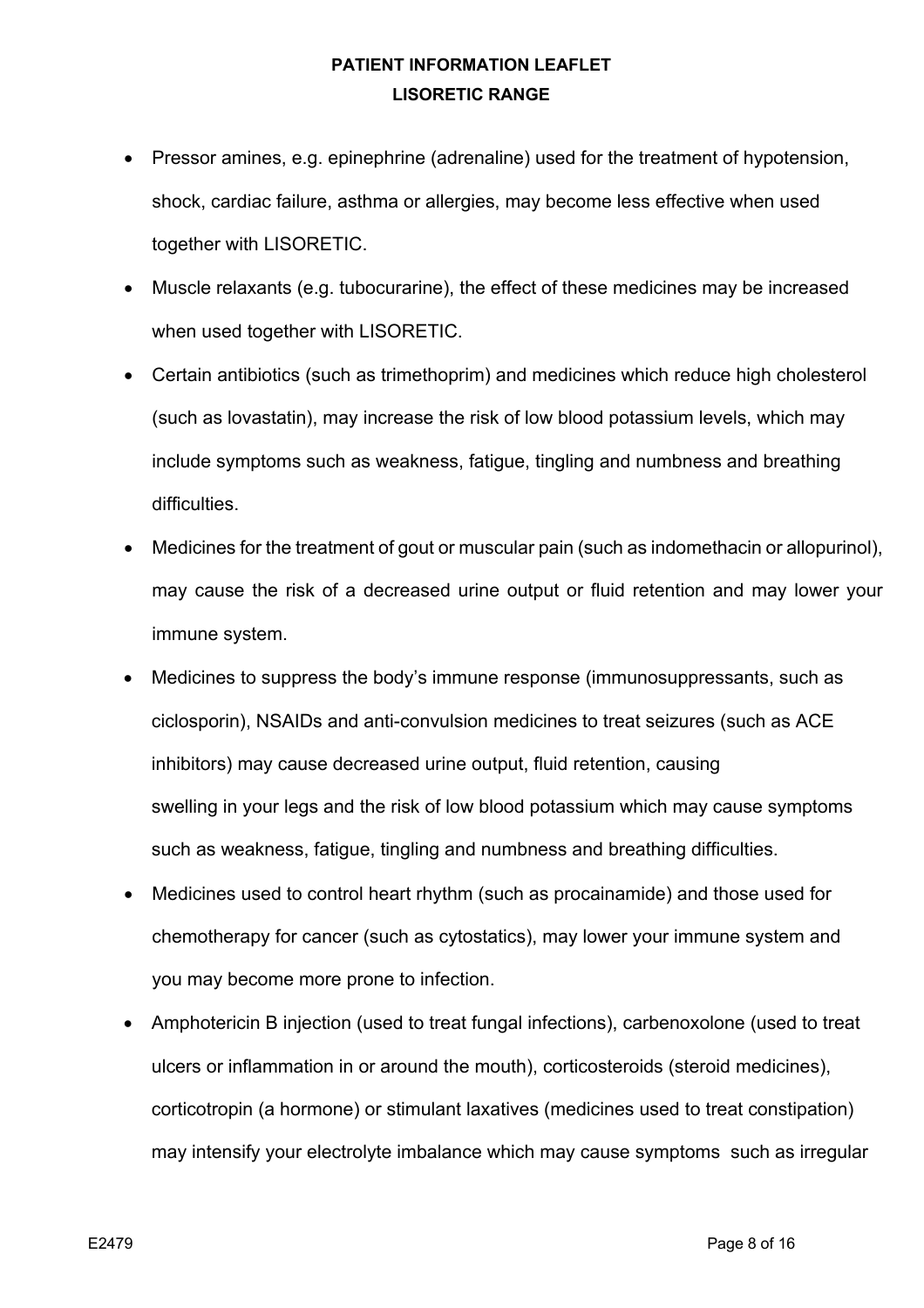heartbeat, fatigue, nausea, vomiting, diarrhoea or constipation.

- Medicines used to treat heart failure (digoxin), increase the risk of digitalis toxicity which may cause symptoms such as fatigue, malaise and visual disturbances.
- Medicines used to lower cholesterol (cholestyramine and colestipol) may delay the absorption of LISORETIC, therefore LISORETIC should be taken at least 1 hour before or 4 – 6 hours after taking these medicines.
- Antibiotic medicines called fluoroquinolones ciprofloxacin, moxifloxacin and levofloxacin) may increase the risk of sudden and severe kidney injury.
- Sedatives, narcotics or excessive alcohol may lead to further lowering of blood pressure, which is suddenly triggered by a change in posture, such as when a person stands up quickly.

### **LISORETIC** with food and drink

LISORETIC can be taken with or without food.

#### **Pregnancy, breastfeeding and fertility**

If you are pregnant or breastfeeding your baby, please consult your doctor, pharmacist or other health care professional for advice before using LISORETIC. You should not take LISORETIC if you are pregnant or breastfeeding (see Do not take LISORETIC). LISORETIC is not recommended in early pregnancy, and must not be taken when more than 3 months pregnant, as it may cause serious harm to your baby if used after the third month of pregnancy.

Treatment with LISORETIC is not recommended during breast-feeding (see Do not take LISORETIC).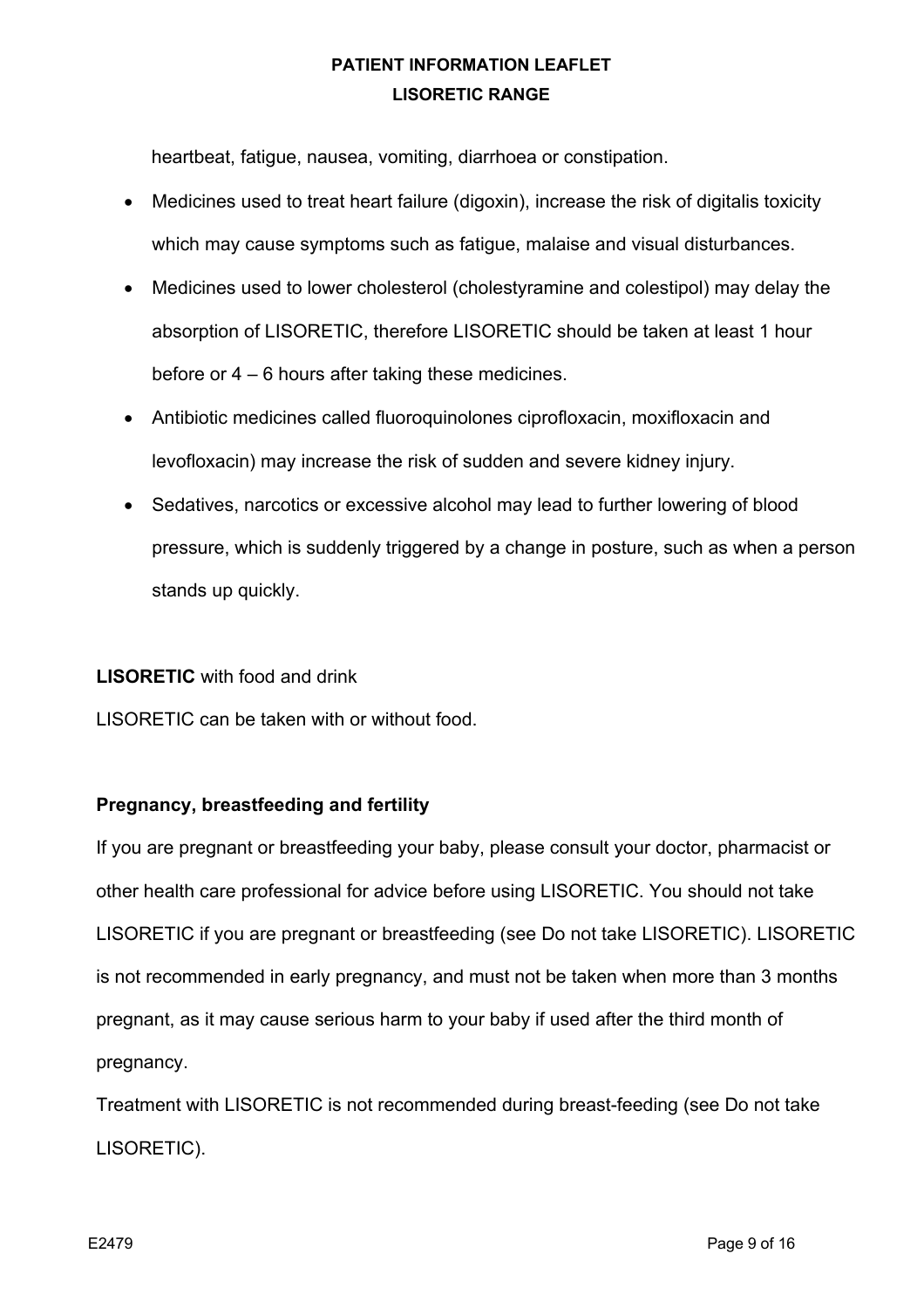### **Driving and using machines:**

Medicines which lower blood pressure may cause dizziness or drowsiness.

It is not always possible to predict to what extent LISORETIC may interfere with the daily activities of a patient. Patients should ensure that they do not engage in the above activities until they are aware of the measure to which LISORETIC affects them.

### **3. How to take LISORETIC**

Do not share medicines prescribed for you with any other person. Always use LISORETIC exactly as your doctor has instructed. You should check with your doctor or pharmacist if you are unsure.

### *Adults:*

The usual dose is one tablet once daily, taken at the same time every day with or without food. The dose of LISORETIC can be increased to 2 tablets per day, depending on your blood pressure response. Your doctor will decide on the dose depending on your condition. The tablets should be swallowed with sufficient fluid.

### *Patients on diuretic (water tablets) therapy:*

Inform your doctor if you are taking water tablets as he may want to stop your water tablet before starting you on LISORETIC therapy.

#### *Patients with severe kidney disease:*

LISORETIC is not recommended for patients with severe kidney problems (See Do not take LISORETIC).

#### *Use in the elderly:*

No dosage reduction is usually necessary in the elderly.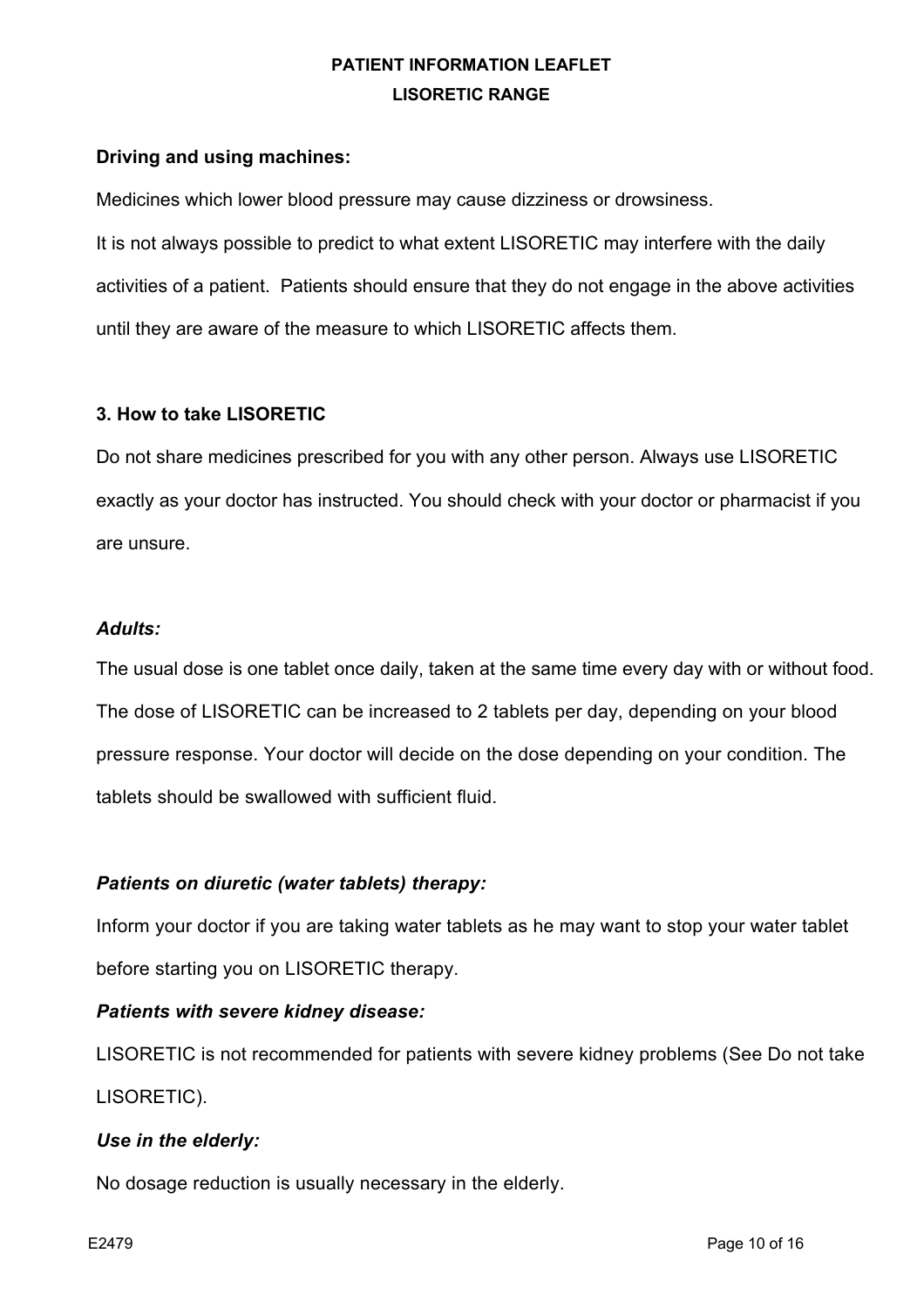### *Children:*

LISORETIC is not recommended for use in children and adolescents due to a lack of data on safety and efficacy.

Your doctor will tell you how long your treatment with LISORETIC will last. Do not stop treatment early because your high blood pressure may return. If you have the impression that the effect of LISORETIC is too strong or too weak, tell your doctor or pharmacist.

### **If you take more LISORETIC than you should:**

In the event of overdosage, consult your doctor or pharmacist. If neither is available, contact the nearest hospital or poison control centre.

Symptoms of overdose may include:

• hypotension (dizziness, fainting, nausea), rapid breathing (hyperventilating), pale or sweaty skin, bluish lips and nails (circulatory shock), decreased urine output, fluid retention, causing swelling in your legs, ankles or feet, abnormally slow, fast or irregular heart rate or anxiety and cough.

The most common signs of overdosage, related to decreased electrolytes in the body, are weakness, tiredness, cramping of muscles, tingling or numbness, bloating or constipation, dehydration, diarrhoea or vomiting, confusion, seizures and dehydration due to frequent passing of urine. Your health care provider will advise you on precautionary measures to take in the case of overdose.

### **If you forget to take LISORETIC:**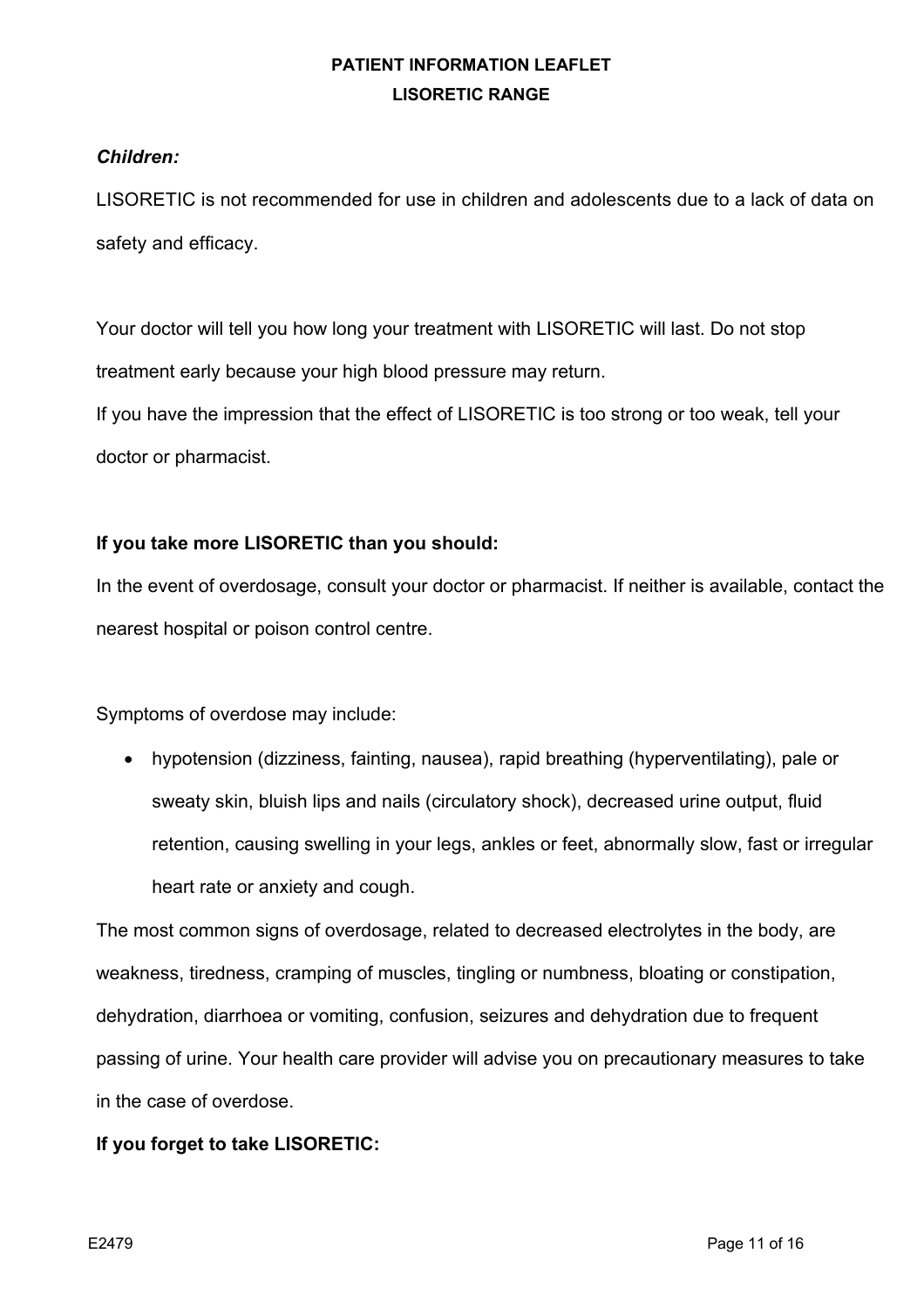If you forget to take LISORETIC, take one as soon as you remember. If it is almost time for your next dose, skip the missed dose and continue to take the tablet or tablets at the usual time. Do not take a double dose to make up for forgotten individual doses.

### **If you stop taking LISORETIC:**

It is important that you continue the course of treatment even if you begin to feel better after a few days.

### **4. Possible side effects**

Not all side effects reported for LISORETIC are included in this leaflet. Should your general health worsen, or if you experience any untoward effects while using LISORETIC, please consult your health care provider for advice.

If any of the following happens, stop using LISORETIC and tell your doctor immediately or go to the casualty department at your nearest hospital:

- swelling of the hands, feet, ankles, face, lips, mouth or throat, which may cause difficulty in swallowing or breathing
- rash or itching
- fainting

These are all very serious side effects. If you have them, you may have had a serious allergic reaction to LISORETIC. You may need urgent medical attention or hospitalisation.

Tell your doctor immediately or go to the casualty department at your nearest hospital if you notice any of the following: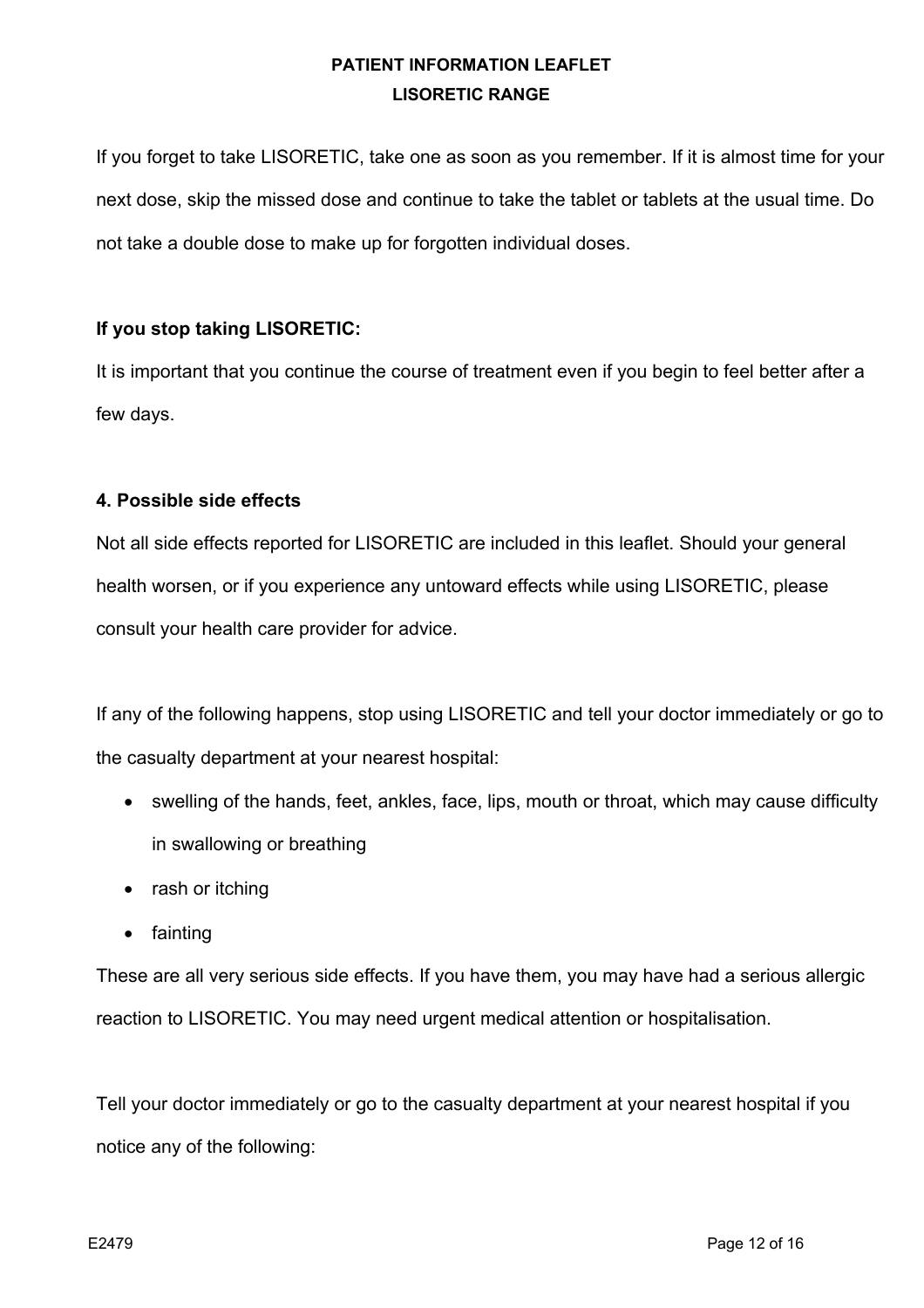- fever, unexplained wide spread of skin pain, red or purple rash that spreads or blisters on your skin and the mucous membranes of your mouth, nose, eyes, genitals or shedding of your skin within days after blisters form which are symptoms for Stevens-Johnson Syndrome
- jaundice (yellow discolouration of the skin and eyes)
- heart attack or stroke
- increased or fast heartbeat (tachycardia)
- low blood pressure or fainting when getting up from a lying or sitting position (orthostatic hypotension/dizziness)
- chest pain (angina)
- weakness, fatigue, weight loss, headache (symptoms of a condition called vasculitis)
- kidney problems (passing less urine than is normal for you)
- hepatitis (inflammation of the liver with symptoms such as nausea, mild fever, abdominal pain)

These are all serious side effects. You may need urgent medical attention.

Tell your doctor if you notice any of the following:

Frequent side effects:

- dizziness, headache
- cough
- changes in the levels of certain chemicals in the blood and urine which are usually detected by blood and urine tests (electrolyte imbalance)
- vertigo (loss of balance), dizziness, tingling sensation in hands, feet or lips (feeling of "pins and needles"), sleep disturbances, light-headedness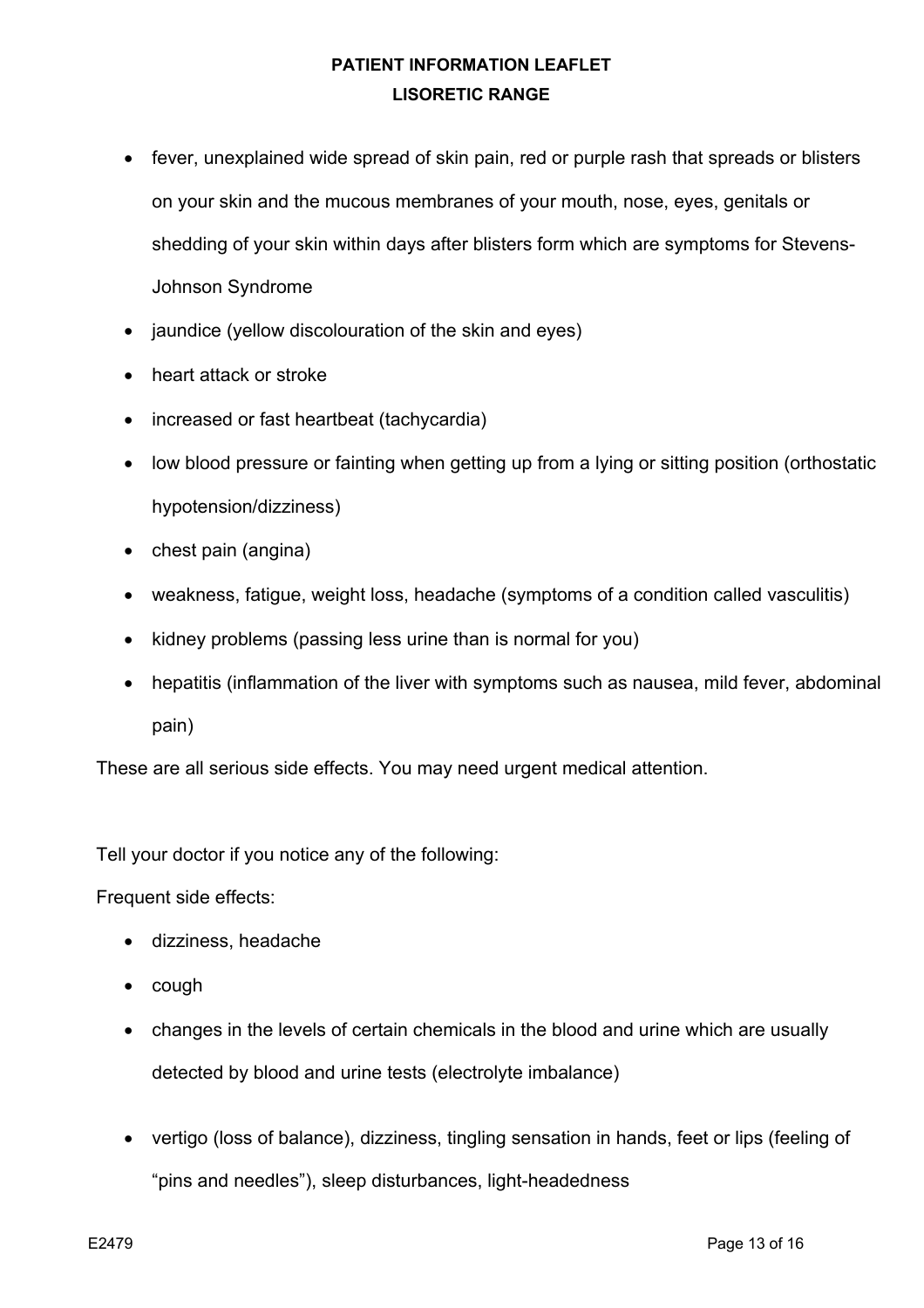- stomach pain or discomfort, constipation
- skin rash.

Less frequent side effects:

- increased immune response (autoimmune disease)
- problems with your bone marrow or a reduced number of blood cells and/or platelets in your blood. You may notice tiredness, an infection (which may be serious), fever, feeling breathless or that you bruise or bleed more easily
- changes to some of the cells or other parts of your blood, abnormal blood test results including anaemia
- low levels of sugar in your blood (hypoglycaemia)
- pancreatitis (inflammation of the pancreas with symptoms such as stomach pain, increased heart rate and fever)
- deficiency of potassium, sodium and magnesium, increased cholesterol levels and excess of uric acid in the bloodstream (seen through blood tests)
- insomnia, sleep disturbances, mood changes, anxiety, depression, confusion, hallucinations (seeing or hearing things that are not there), restlessness
- flushing, change of colour in your fingers or toes
- upper respiratory tract infections, nasal congestion, sinus disorders, sore throat
- stomach pain or discomfort, inflammation of the stomach, bloating, flatulence (gas)
- wind, stomach spasms, dry mouth, inflammation of a salivary gland
- diarrhoea, vomiting, dry mouth, nausea, indigestion
- abnormal liver function (clay coloured stool, dark urine, itching, loss of appetite, yellow eyes or skin)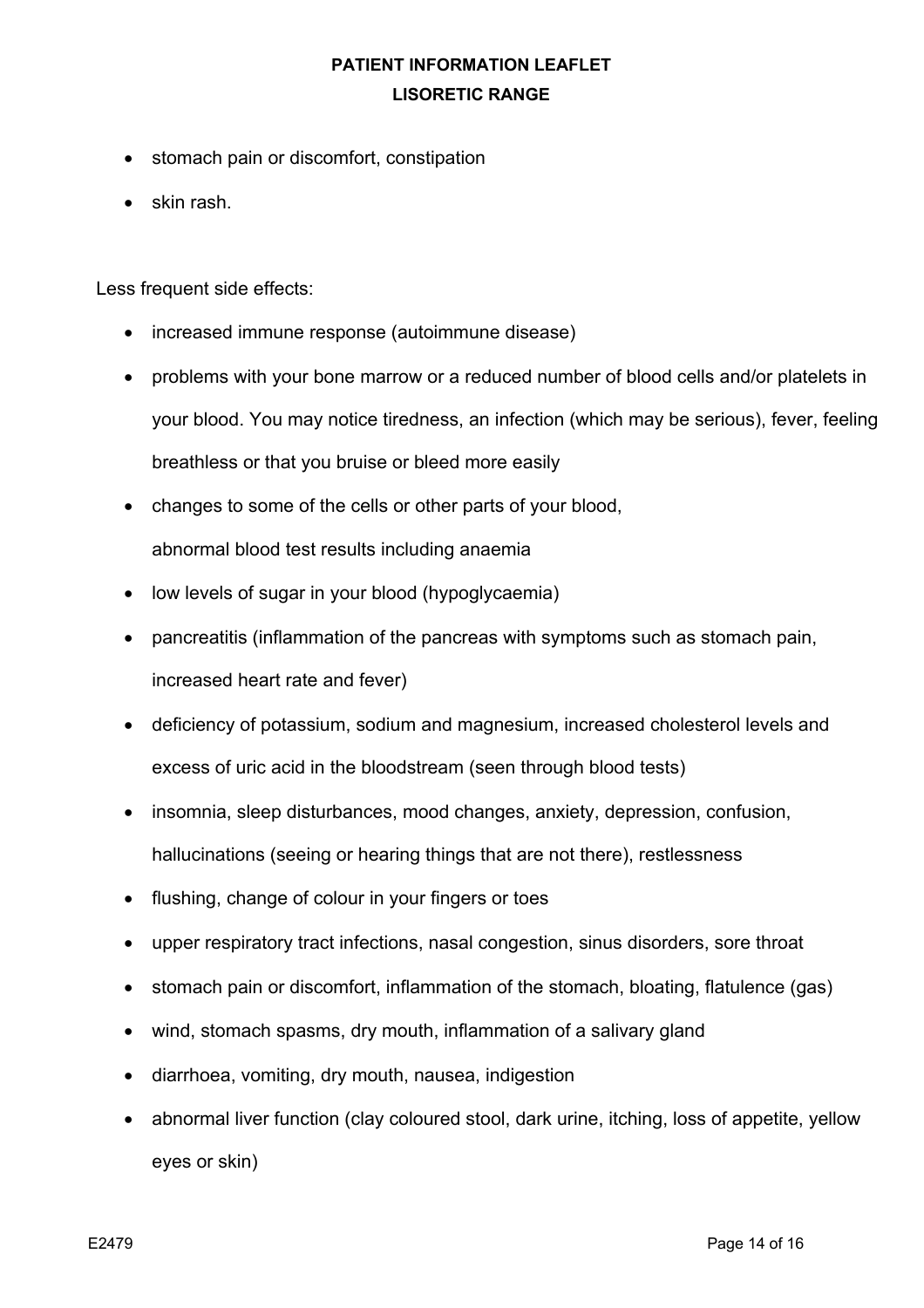- muscle cramps, spasms, weakness or pain
- hives, itching, inflammation of the skin, rash, redness of the skin, sensitivity to light, dry skin, blistering or peeling of the skin, hair loss
- abnormal kidney function including inflammation of the kidneys, urinary infection, sugar in the urine
- blurred vision, worsening eyesight, seeing things in yellow
- problems with your sight for a short time, eye pain with redness
- vertigo (loss of balance)
- problems with sexual performance, enlarged breasts in men

The following side effects have been reported but the frequency for them to occur is not known:

- skin and lip cancer (non-melanoma skin cancer), with abnormal growth of skin, bump or sores on the lips that persist for a long period of time.
- inflammation of a salivary gland.

If you notice any side effects not mentioned in this leaflet, please inform your doctor or pharmacist.

#### **Reporting of side effects**

If you get side effects, talk to your doctor or pharmacist. This includes any possible side effects not listed in this leaflet. You can also report side effects to SAHPRA via the "**6.04 Adverse** 

**Drug Reporting Form**", found online under SAHPRA's publications:

https://www.sahpra.org.za/Publications/Index/8. By reporting side effects, you can help provide more information on the safety of LISORETIC.